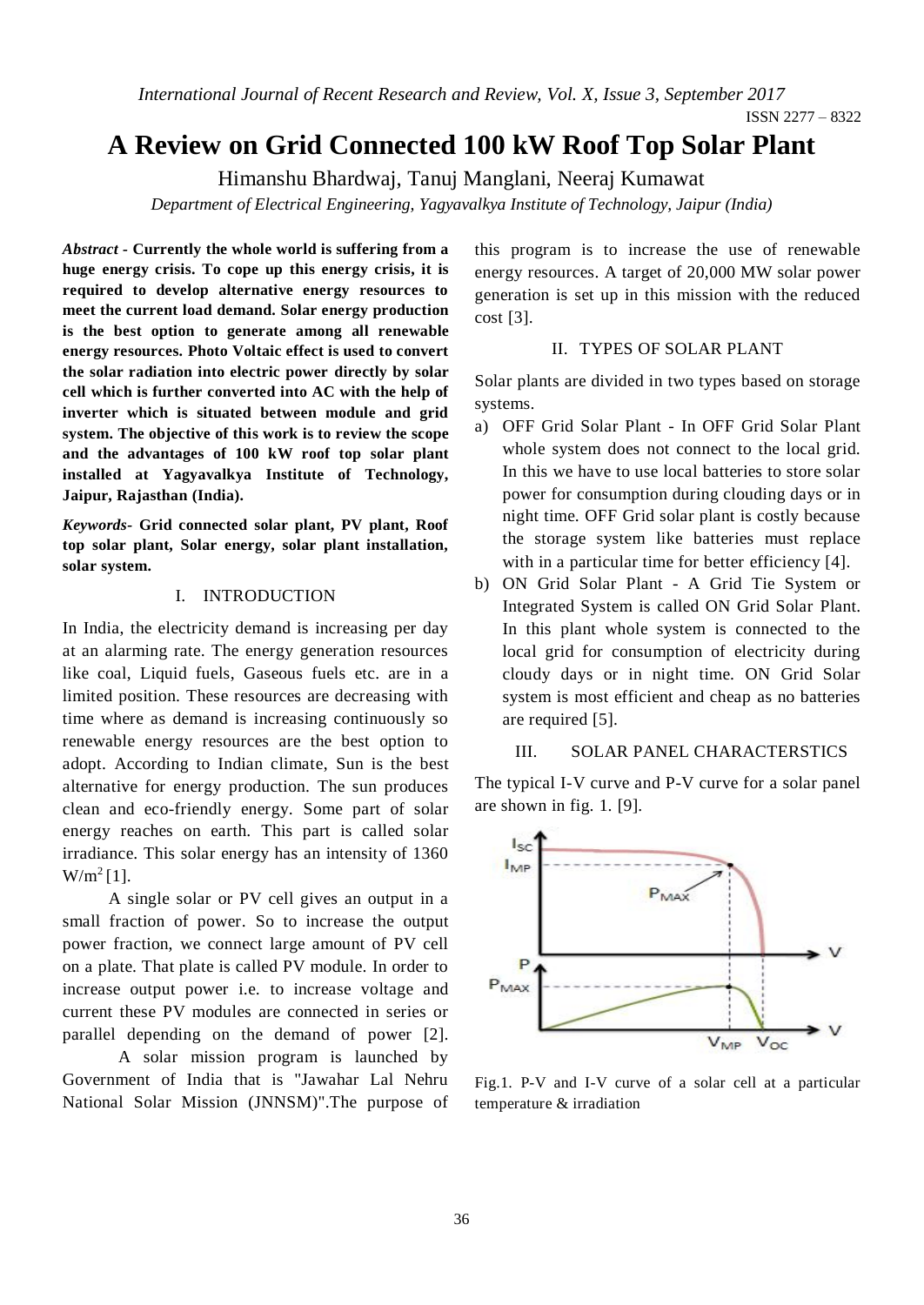In the above figure, there is a power point on the knee of I-V curve. This point is called "maximum power point" (MPP) [10]. In the curve, I<sub>sc</sub> is the solar panel circuit current in short circuit condition & V**oc** is the solar panel circuit voltage under open circuit condition.

 I**MP** and V**MP** are the tracking point for maximum current and maximum voltage respectively and can be track by MPPT system. Thus, the multiplication of both I**MP** and V**MP** gives the condition of maximum power for solar module as-

$$
P_{MAX} = V_{MP} * I_{MP} \text{ watt}
$$

## IV. FACTORS AFFECTING PERFORMANCE OF SOLAR MODULE

Solar irradiation and Temperature are main factors which affects the performance of solar module.

(i) Solar Irradiation: If the solar irradiation is higher then solar input to the solar cell will also be higher and hence power magnitude will increase for same value of voltage. When there is more solar irradiation then due to high temperature the mobility of electrons increases thus more power generates [11].The effect of solar irradiation is shown below-



Fig.2. Effect of solar irradiation on solar cell

(ii) Temperature: Temperature also affects the performance of solar cells. Increment in temperature has negative impact on the capability of power generation. Generally solar cell is made of silicon so when temperature increases then band gap of material also increases so a much higher energy is required to cross the barrier for electrons. So the efficiency of cell reduces and hence power generation reduces [12].The variations due to temperature on solar cell is shown below-



- (iii) Other Factors: There are some other factors by which the performance of solar panels is also affected. The performance of solar system is affected largely by shading. A small amount of shadow on a part of a solar panel affects the entire solar plant. A panel which consists solar cells are connected in series and due to series connection the current of entire panel is affected by shading. Due to series connection of panels, shaded panel acts in reverse biased mode. This reverse biasing reduces the efficiency of solar plant [13]. Other than shading there are also some other losses by which the performance of solar plant is affected. These losses are-
	- Inverter losses (4% to 10 %)
	- DC cables losses (1 to 3 %)
	- AC cables losses (1 to 3 %)
	- Losses at weak radiation (3% to 7%)
	- Losses due to dust, snow etc.(2%)

# V. SPECIFICATION OF INSTALLED SOLAR PLANT

Table I shows the specification of 100 KW Roof top solar plant installed at YIT, Jaipur. Power Generation by 100 kW solar power plant at YIT in the month of April 2017 is shown in Table II.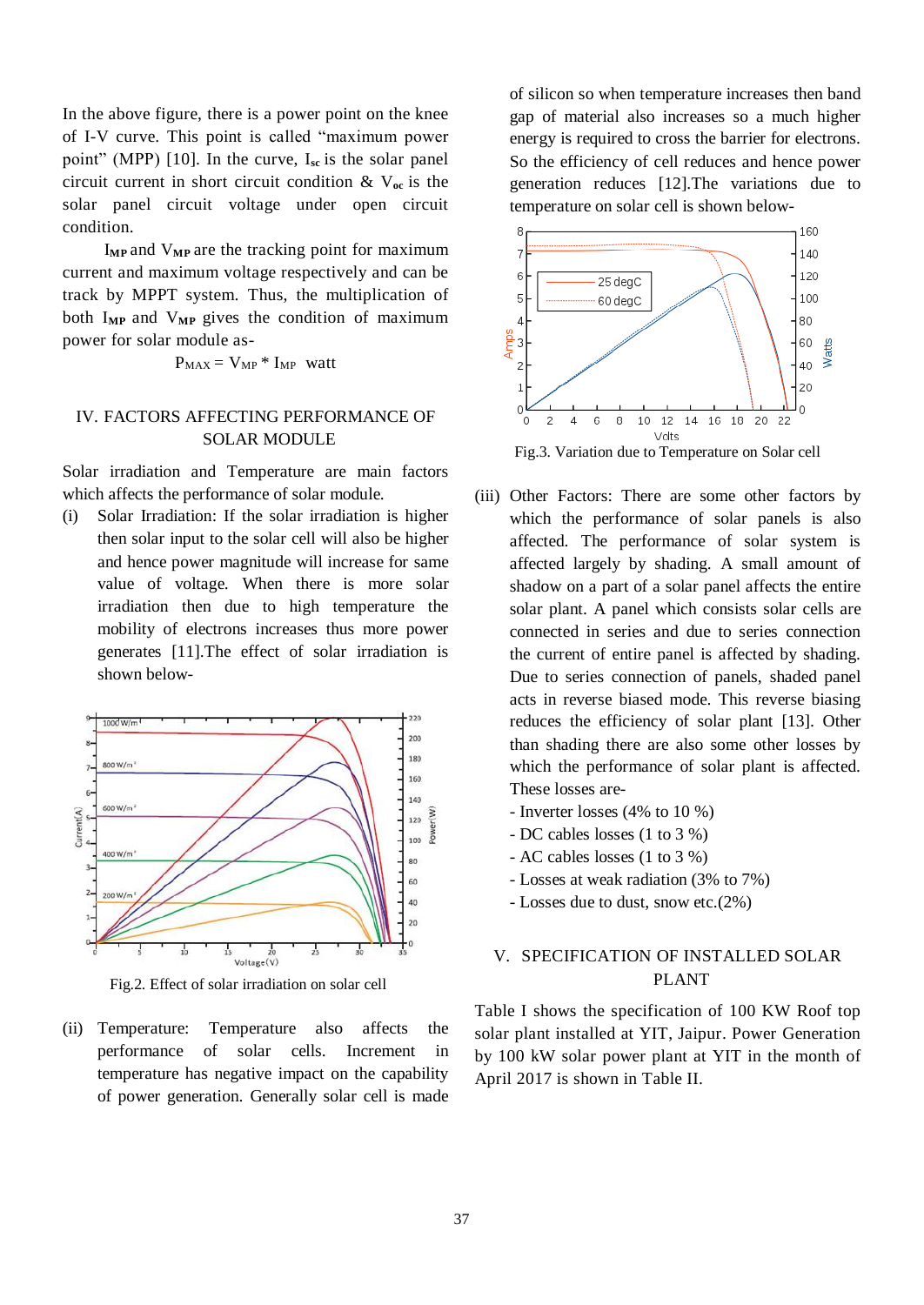| apie |  |
|------|--|
|------|--|

| Average generation per day                | $3.5 - 5$ units              |
|-------------------------------------------|------------------------------|
| Expected electricity generation (annual)  | 120000 - 150000 units/year   |
| No. of solar panels                       | $\overline{318}$             |
| Capacity of solar panels                  | 315 W per panel              |
| Total module area                         | 636 square meter             |
| Net metering                              | <b>RSEB</b>                  |
| System size                               | $100$ kW                     |
| Plant life                                | 25 Year                      |
| No. of Inverters                          | $\mathfrak{D}$               |
| Size of each Inverter                     | $50$ kW                      |
| Area covered by one panel (PV)            | $2*1$ square meter           |
| Cost of installation                      | Rs 1.8/watt                  |
| Cost of transportation                    | Rs 15,000                    |
| Cost including project management<br>and  | 2-4% of total project cost   |
| commissioning                             |                              |
| Mounting structure                        | 7 tone 85-90 Rs/kg           |
| Cost of remote control and monitoring     | Rs 20000                     |
| system                                    |                              |
| Main junction box rating                  | 200 A, SFU                   |
| <b>Energy Monitoring System Net meter</b> | Rs 15,000                    |
| & Solar meter                             |                              |
| Protection switches ratings               | 200 Amp, inbuilt in inverter |
| Cost of 1W Roof Top solar plant           | Rs 68.35/watt                |
| System $cost(100 KW)$                     | Rs 68,35,000                 |
| Subsidy                                   | Rs 20,50,500                 |
| Net cost after subsidy                    | Rs 48,32,500                 |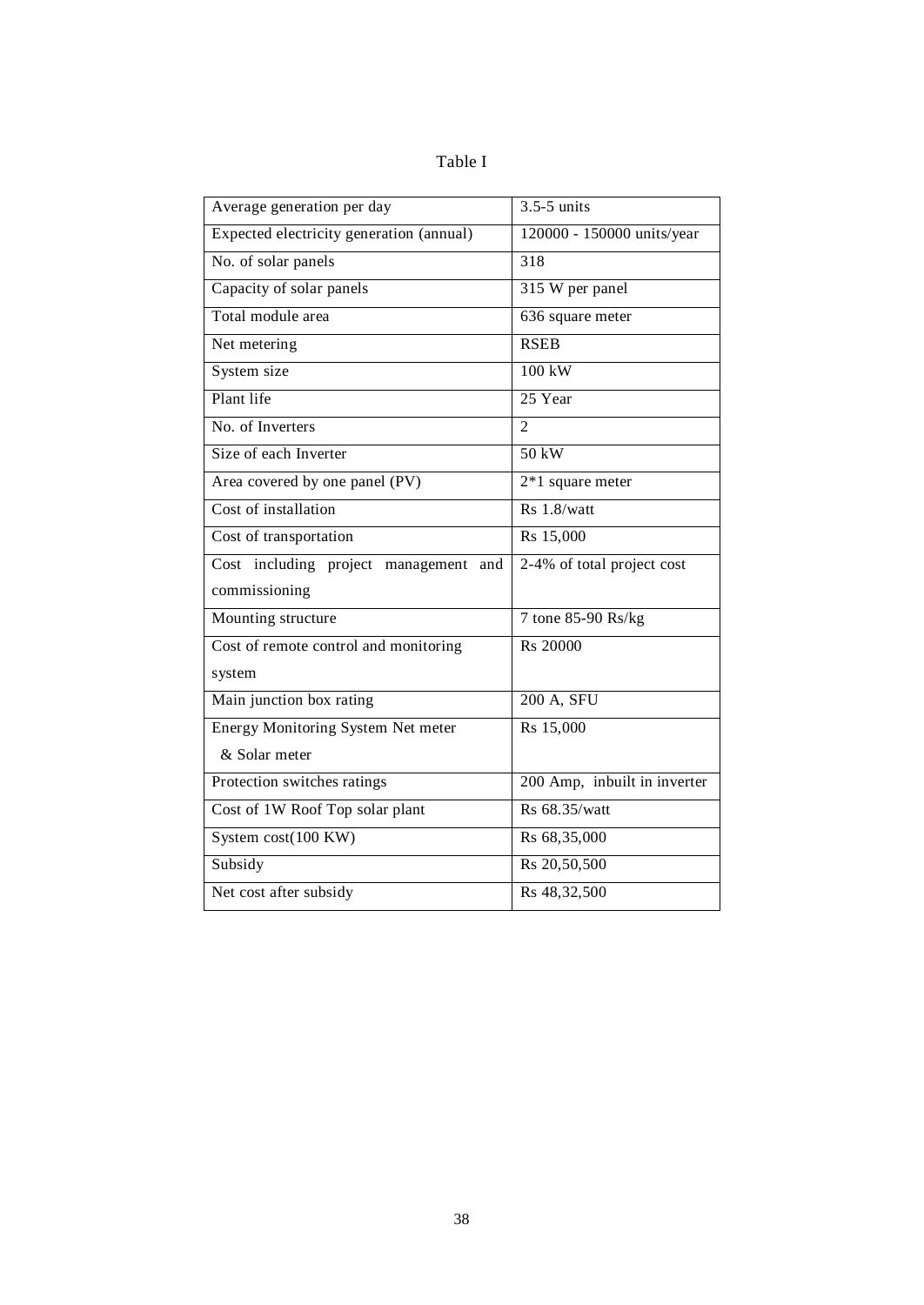| able |  |
|------|--|
|------|--|

| S. No.            | <b>Date</b>               | <b>Generation</b> |
|-------------------|---------------------------|-------------------|
| 1.                | 01-Apr-2017               | 508.70            |
| 2.                | 02-Apr-2017               | 481.70            |
| $\overline{3}$ .  | 03-Apr-2017               | 485.50            |
| 4.                | 04-Apr-2017               | 467.00            |
| 5.                | 05-Apr-2017               | 482.20            |
| 6.                | 06-Apr-2017               | 506.70            |
| 7.                | 07-Apr-2017               | 452.00            |
| 8.                | $\overline{08}$ -Apr-2017 | 519.00            |
| 9.                | 09-Apr-2017               | 535.10            |
| 10.               | 10-Apr-2017               | 344.80            |
| 11.               | 11-Apr-2017               | 516.20            |
| $\overline{12}$ . | $12-Apr-2017$             | 499.50            |
| $\overline{13}$ . | 13-Apr-2017               | 482.90            |
| 14.               | 14-Apr-2017               | 472.40            |
| 15.               | 15-Apr-2017               | 481.30            |
| $\overline{16}$ . | 16-Apr-2017               | 482.30            |
| 17.               | 17-Apr-2017               | 480.20            |
| 18.               | 18-Apr-2017               | 486.90            |
| 19.               | 19-Apr-2017               | 483.00            |
| 20.               | 20-Apr-2017               | 462.10            |
| 21.               | 21-Apr-2017               | 479.90            |
| 22.               | 22-Apr-2017               | 479.70            |
| 23.               | 23-Apr-2017               | 469.00            |
| 24.               | $24$ -Apr-2017            | 404.20            |
| 25.               | 25-Apr-2017               | 327.30            |
| 26.               | 26-Apr-2017               | 410.70            |
| 27.               | 27-Apr-2017               | 487.90            |
| 28.               | 28-Apr-2017               | 478.90            |
| 29.               | 29-Apr-2017               | 381.20            |
| 30.               | 30-Apr-2017               | 427.70            |